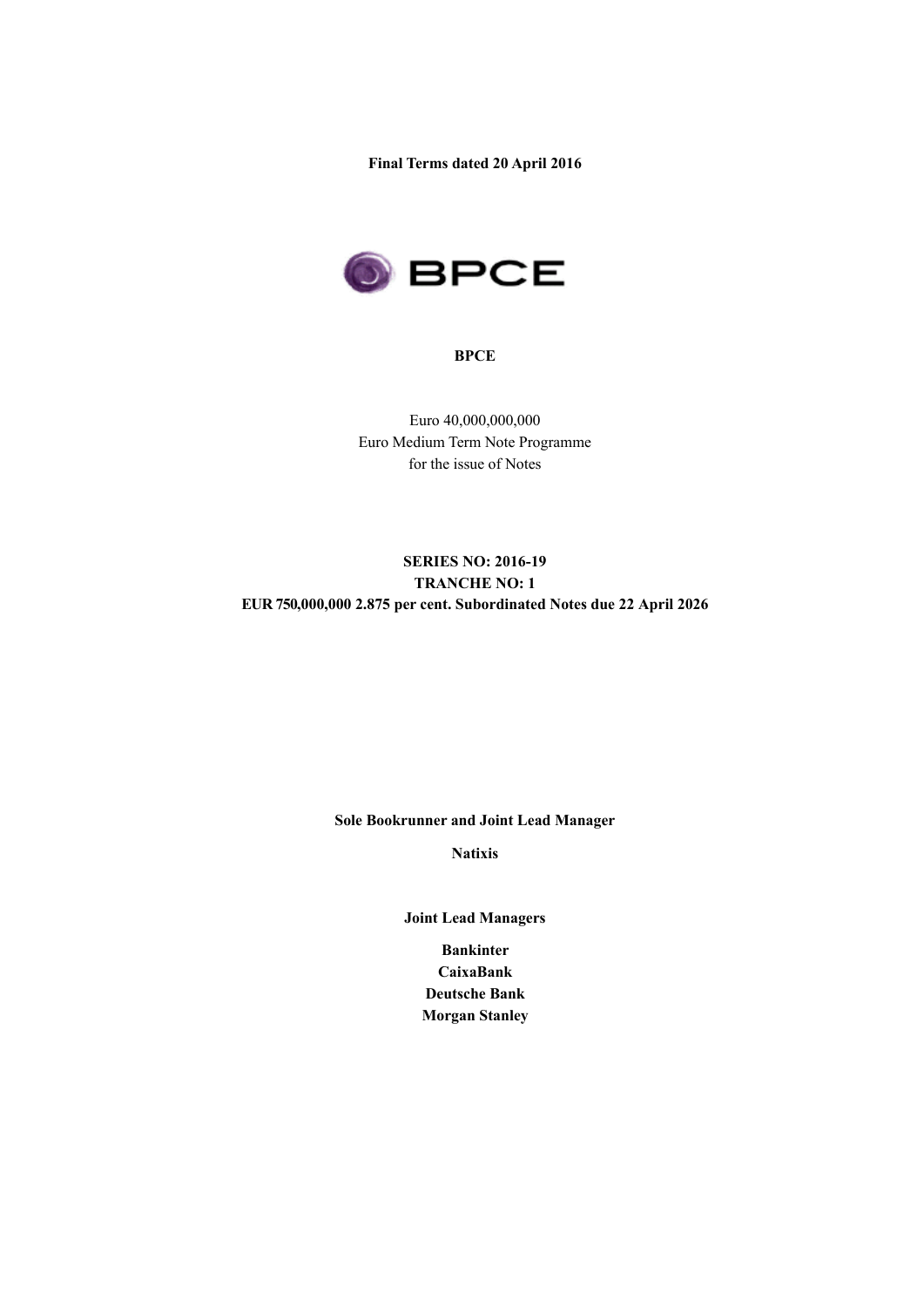#### **PART A – CONTRACTUAL TERMS**

Terms used herein shall be deemed to be defined as such for the purposes of the conditions (the "**Conditions**") set forth in the base prospectus dated 18 November 2015 which received visa n°15-588 from the *Autorité des marchés financiers* (the "**AMF**") on 18 November 2015 (the "**Base Prospectus**") and the supplements to the Base Prospectus dated 29 February 2016 and 5 April 2016 which received from the AMF respectively visa n°16-062 on 29 February 2016 and visa n° 16-118 on 5 April 2016 (the "**Base Prospectus Supplements**"), which together constitute a base prospectus for the purposes of the Prospectus Directive (Directive 2003/71/EC), as amended (the "**Prospectus Directive**").

This document constitutes the Final Terms of the Notes described herein for the purposes of Article 5.4 of the Prospectus Directive and must be read in conjunction with such Base Prospectus as so supplemented. Full information on the Issuer and the offer of the Notes is only available on the basis of the combination of these Final Terms and the Base Prospectus as so supplemented. The Base Prospectus and the Base Prospectus Supplements are available for viewing at the office of the Fiscal Agent or each of the Paying Agents and on the website of the AMF (www.amf-france.org) and copies may be obtained from BPCE, 50 avenue Pierre Mendès-France, 75013 Paris, France.

| 1              | Issuer:                                    | <b>BPCE</b>                                                                                                                                                                                                                                                                                                                     |  |  |
|----------------|--------------------------------------------|---------------------------------------------------------------------------------------------------------------------------------------------------------------------------------------------------------------------------------------------------------------------------------------------------------------------------------|--|--|
| 2              | Series Number:<br>(i)                      | 2016-19                                                                                                                                                                                                                                                                                                                         |  |  |
|                | Tranche Number:<br>(ii)                    | 1                                                                                                                                                                                                                                                                                                                               |  |  |
| 3              | Specified Currency or Currencies:          | Euro ("EUR")                                                                                                                                                                                                                                                                                                                    |  |  |
| $\overline{4}$ | <b>Aggregate Nominal Amount:</b>           |                                                                                                                                                                                                                                                                                                                                 |  |  |
|                | Series:<br>(i)                             | EUR 750,000,000                                                                                                                                                                                                                                                                                                                 |  |  |
|                | Tranche:<br>(ii)                           | EUR 750,000,000                                                                                                                                                                                                                                                                                                                 |  |  |
| 5              | <b>Issue Price:</b>                        | 98.968 per cent. of the Aggregate Nominal<br>Amount                                                                                                                                                                                                                                                                             |  |  |
| 6              | Specified Denomination:                    | EUR 100,000                                                                                                                                                                                                                                                                                                                     |  |  |
| 7              | Issue Date:<br>(i)                         | 22 April 2016                                                                                                                                                                                                                                                                                                                   |  |  |
|                | (ii)<br><b>Interest Commencement Date:</b> | 22 April 2016                                                                                                                                                                                                                                                                                                                   |  |  |
| 8              | <b>Interest Basis:</b>                     | 2.875 per cent. Fixed Rate<br>(further particulars specified below)                                                                                                                                                                                                                                                             |  |  |
| 9              | Maturity Date:                             | 22 April 2026                                                                                                                                                                                                                                                                                                                   |  |  |
| 10             | Redemption Basis:                          | Subject to any purchase and cancellation<br>or early redemption, the Notes will be<br>redeemed on the Maturity Date at 100 per<br>cent. of their nominal amount                                                                                                                                                                 |  |  |
| 11             | Change of Interest Basis:                  | Not Applicable                                                                                                                                                                                                                                                                                                                  |  |  |
| 12             | Put/Call Options:                          | Not Applicable                                                                                                                                                                                                                                                                                                                  |  |  |
| 13             | Status of the Notes:<br>(i)                | Subordinated<br>Notes:<br>subordinated<br>to<br>Senior<br>Obligations,<br>senior<br>to <i>prêts</i><br>participatifs, titres participatifs and any<br>deeply subordinated obligations of the<br>Issuer; Senior Obligations being<br>all<br>unsecured and unsubordinated obligations<br>of the Issuer, and all other obligations |  |  |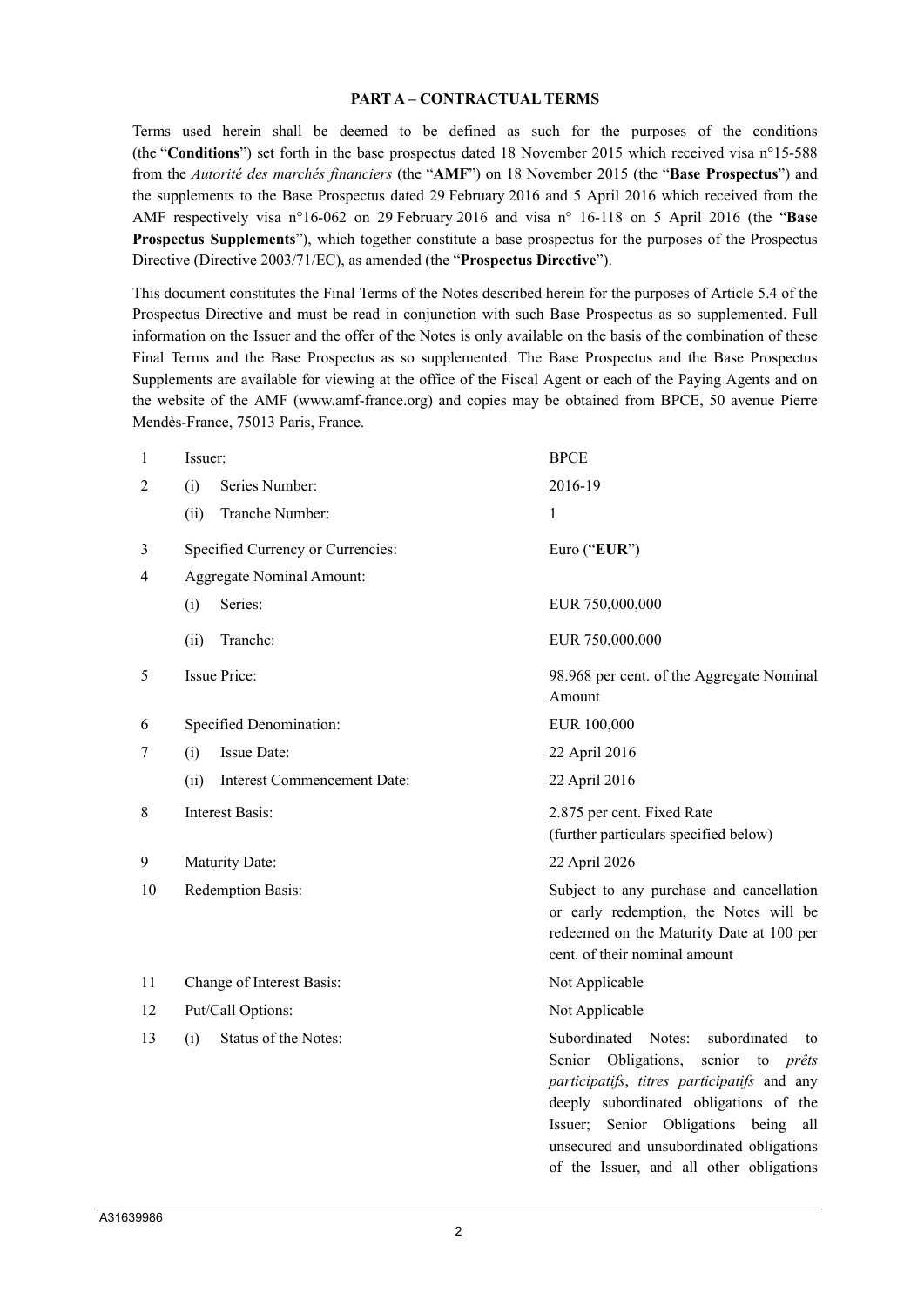expressed to rank senior to the Subordinated Notes, as provided by their terms or by law (ii) Dates of the corporate authorisations for issuance of Notes obtained: Decision of the *Directoire* of the Issuer dated 27 April 2015 and decision of Mr. Jean-Philippe Berthaut, Head of Group Funding, adopted on 13 April 2016 and whose minutes were executed on 20 April 2016

## **PROVISIONS RELATING TO INTEREST (IF ANY) PAYABLE**

| 14 | <b>Fixed Rate Note Provisions</b>                                                                                                                                                                                                                        | Applicable                                                                                  |  |  |  |
|----|----------------------------------------------------------------------------------------------------------------------------------------------------------------------------------------------------------------------------------------------------------|---------------------------------------------------------------------------------------------|--|--|--|
|    | Rate of Interest:<br>(i)                                                                                                                                                                                                                                 | 2.875 per cent. per annum payable<br>annually in arrear on each<br>Interest<br>Payment Date |  |  |  |
|    | Resettable:<br>(ii)                                                                                                                                                                                                                                      | Not Applicable                                                                              |  |  |  |
|    | (iii) Interest Payment Date(s):                                                                                                                                                                                                                          | 22 April in each year commencing on 22<br>April 2017                                        |  |  |  |
|    | (iv) Fixed Coupon Amount:                                                                                                                                                                                                                                | EUR 2,875 per Note of EUR 100,000<br>Specified Denomination                                 |  |  |  |
|    | Broken Amount(s):<br>(v)                                                                                                                                                                                                                                 | Not Applicable                                                                              |  |  |  |
|    | (vi) Day Count Fraction:                                                                                                                                                                                                                                 | Actual/Actual (ICMA)                                                                        |  |  |  |
|    | (vii) Determination Dates:                                                                                                                                                                                                                               | 22 April in each year                                                                       |  |  |  |
|    | (viii) Payments on Non-Business Days                                                                                                                                                                                                                     | As per the Conditions                                                                       |  |  |  |
| 15 | Floating Rate Note Provisions                                                                                                                                                                                                                            | Not Applicable                                                                              |  |  |  |
| 16 | Zero Coupon Note Provisions                                                                                                                                                                                                                              | Not Applicable                                                                              |  |  |  |
| 17 | <b>Inflation Linked Interest Note Provisions</b>                                                                                                                                                                                                         | Not Applicable                                                                              |  |  |  |
|    | PROVISIONS RELATING TO REDEMPTION                                                                                                                                                                                                                        |                                                                                             |  |  |  |
| 18 | Call Option                                                                                                                                                                                                                                              | Not Applicable                                                                              |  |  |  |
| 19 | Put Option                                                                                                                                                                                                                                               | Not Applicable                                                                              |  |  |  |
| 20 | Final Redemption Amount of each Note                                                                                                                                                                                                                     | EUR 100,000 per Note of EUR 100,000<br>Specified Denomination                               |  |  |  |
| 21 | Early Redemption Amount                                                                                                                                                                                                                                  |                                                                                             |  |  |  |
|    | Early Redemption Amount of each Note payable<br>(i)<br>on redemption upon the occurrence of a Capital<br>Event (Condition $6(g)$ ), for a Withholding Tax<br>Event (Condition $6(h)(i)$ ), or for a<br>Tax<br>Deductibility Event (Condition 6(c)(iii)): | EUR 100,000 per Note of EUR 100,000                                                         |  |  |  |
|    |                                                                                                                                                                                                                                                          | <b>Specified Denomination</b>                                                               |  |  |  |
|    | Redemption for taxation reasons permitted on<br>(ii)<br>days others than Interest Payment Dates<br>(Condition $6(h)$ ):                                                                                                                                  | Yes                                                                                         |  |  |  |
|    |                                                                                                                                                                                                                                                          |                                                                                             |  |  |  |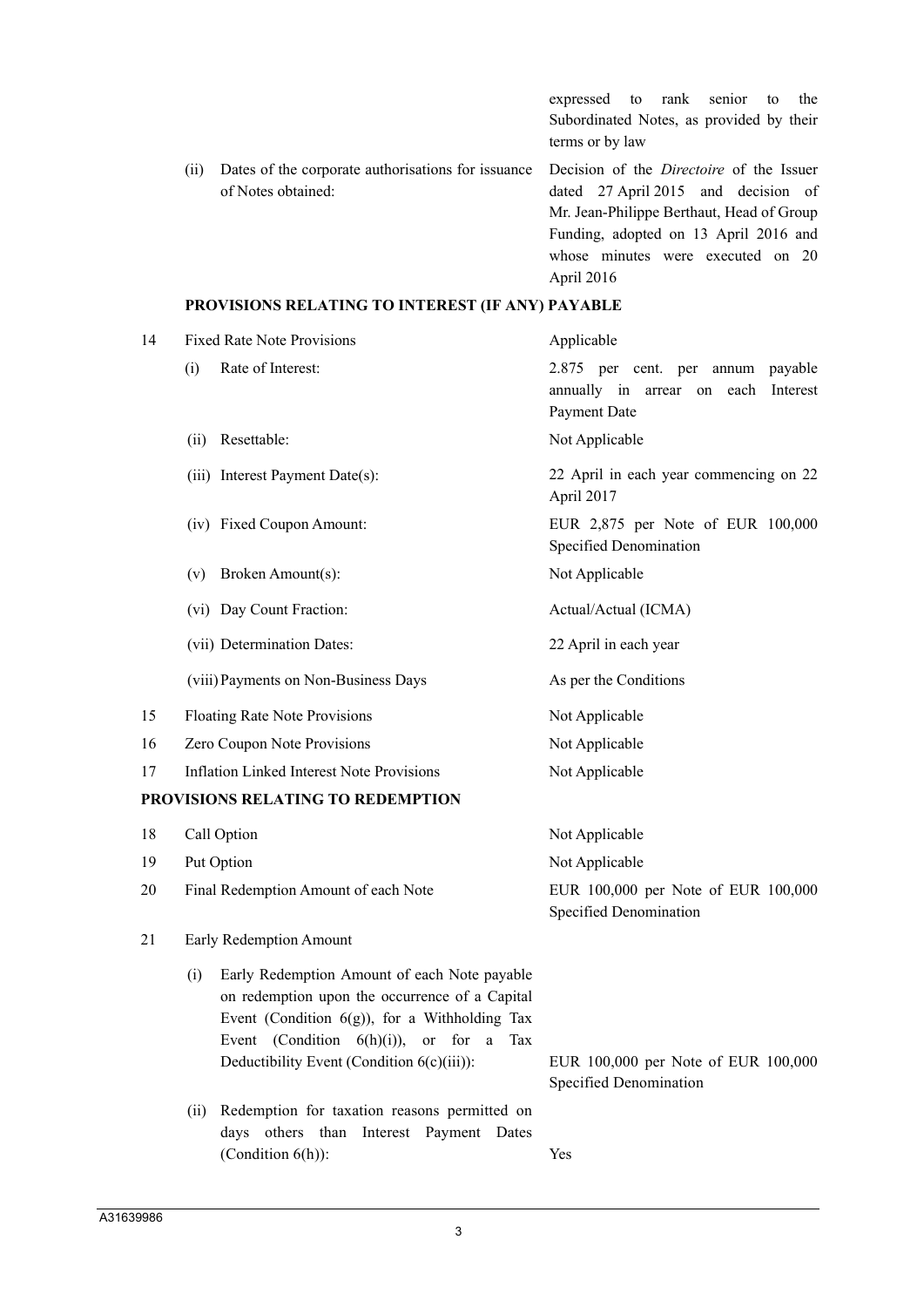|                      | (iii) Unmatured Coupons to become void upon early |  |  |  |
|----------------------|---------------------------------------------------|--|--|--|
|                      | redemption (Materialised Bearer Notes only)       |  |  |  |
| (Condition $7(f)$ ): |                                                   |  |  |  |

Not Applicable

| 22 | Form of Notes:                                                                                                          | <b>Dematerialised Notes</b>                                                                       |  |  |
|----|-------------------------------------------------------------------------------------------------------------------------|---------------------------------------------------------------------------------------------------|--|--|
|    | Form of Dematerialised Notes:<br>(i)                                                                                    | Bearer form (au porteur)                                                                          |  |  |
|    | Registration Agent:<br>(ii)                                                                                             | Not Applicable                                                                                    |  |  |
|    | Temporary Global Certificate:<br>(iii)                                                                                  | Not Applicable                                                                                    |  |  |
|    | Applicable TEFRA exemption:<br>(iv)                                                                                     | Not Applicable                                                                                    |  |  |
| 23 | Financial Centre(s):                                                                                                    | Not Applicable                                                                                    |  |  |
| 24 | Talons for future Coupons or Receipts to be attached to<br>Definitive Notes (and dates on which such Talons<br>mature): | Not Applicable                                                                                    |  |  |
| 25 | Details relating to Instalment Notes: amount of each<br>instalment, date on which each payment is to be made:           | Not Applicable                                                                                    |  |  |
| 26 | Redenomination provisions:                                                                                              | Not Applicable                                                                                    |  |  |
| 27 | Purchase in accordance with Articles L.213-1 A and<br>D.213-1 A of the French Code monétaire et financier:              | Applicable                                                                                        |  |  |
| 28 | Consolidation provisions:                                                                                               | Not Applicable                                                                                    |  |  |
| 29 | Masse:                                                                                                                  | Contractual Masse shall apply                                                                     |  |  |
|    |                                                                                                                         | Name and address of the Representative:                                                           |  |  |
|    |                                                                                                                         | Maître Antoine Lachenaud                                                                          |  |  |
|    |                                                                                                                         | 10, rue de Sèze                                                                                   |  |  |
|    |                                                                                                                         | 75009 Paris                                                                                       |  |  |
|    |                                                                                                                         | France                                                                                            |  |  |
|    |                                                                                                                         | Name and address of the alternate                                                                 |  |  |
|    |                                                                                                                         | Representative:                                                                                   |  |  |
|    |                                                                                                                         | SELARL MCM Avocat represented by                                                                  |  |  |
|    |                                                                                                                         | Maître Philippe Maisonneuve                                                                       |  |  |
|    |                                                                                                                         | Avocat                                                                                            |  |  |
|    |                                                                                                                         | 10, rue de Sèze                                                                                   |  |  |
|    |                                                                                                                         | 75009 Paris                                                                                       |  |  |
|    |                                                                                                                         | France                                                                                            |  |  |
|    |                                                                                                                         | Representative<br>The<br>will<br>receive<br><sub>a</sub><br>remuneration of Euro 2,000 (excluding |  |  |
|    |                                                                                                                         | VAT) per year.                                                                                    |  |  |

## **GENERAL PROVISIONS APPLICABLE TO THE NOTES**

## **RESPONSIBILITY**

The Issuer accepts responsibility for the information contained in these Final Terms.

Signed on behalf of BPCE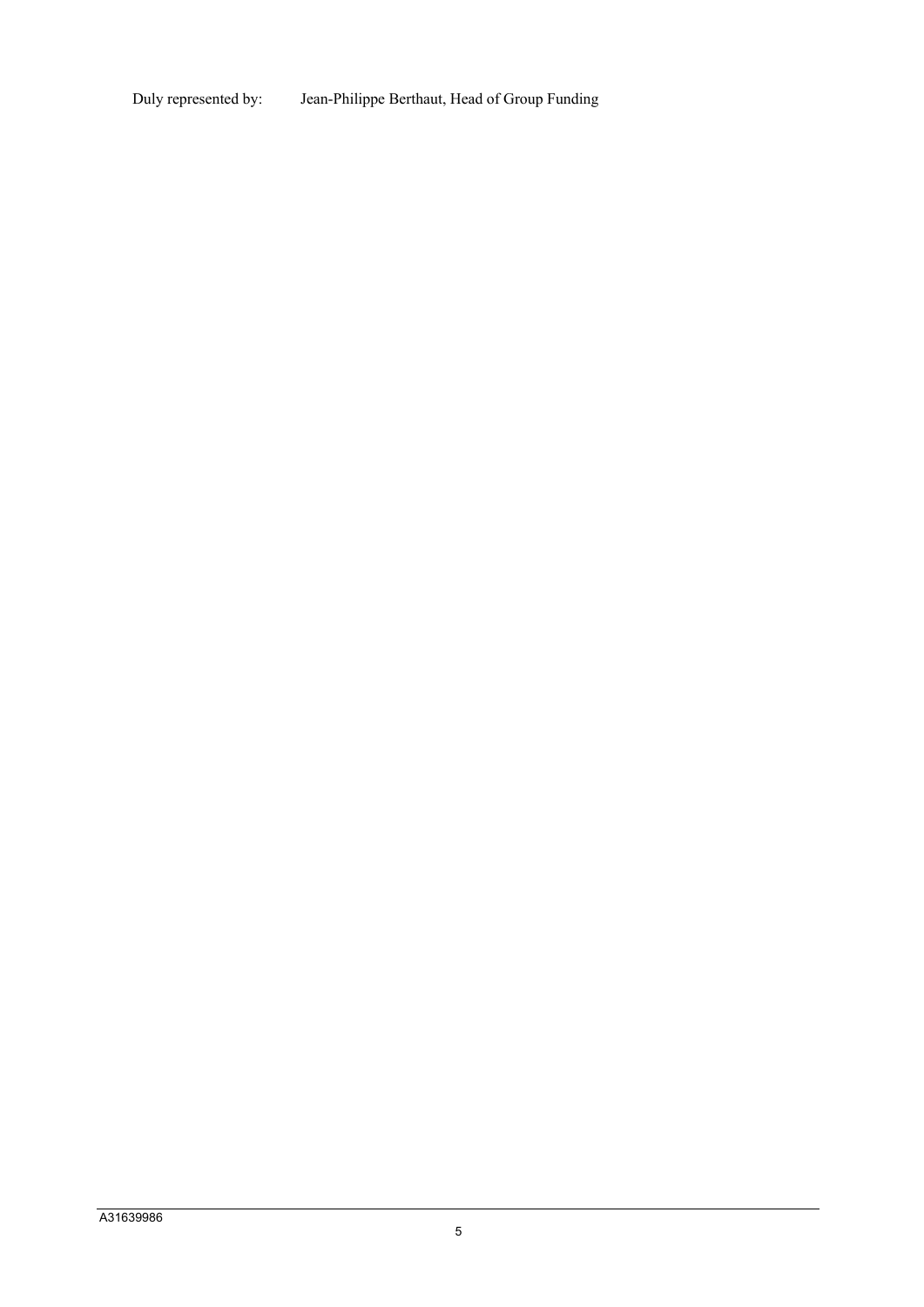# **PART B – OTHER INFORMATION**

#### **1 LISTING AND ADMISSION TO TRADING**

| (i) |          |  | Listing and Admission to Application has been made by the Issuer (or on its behalf) for |
|-----|----------|--|-----------------------------------------------------------------------------------------|
|     | trading: |  | the Notes to be listed and admitted to trading on Euronext                              |
|     |          |  | Paris with effect from the Issue Date.                                                  |
|     |          |  |                                                                                         |

(ii) Estimate of total expenses related to admission to trading: EUR 12,000 (including AMF fees**)**

## **2 RATINGS**

Ratings: The Notes to be issued are expected to be rated: S & P: BBB Moody's: Baa3 Fitch: A-Each of S&P Moody's and Fitch is established in the European Union and registered under Regulation (EC) No 1060/2009 as amended.

## **3 INTERESTS OF NATURAL AND LEGAL PERSONS INVOLVED IN THE ISSUE**

Save as discussed in "Subscription and Sale", so far as the Issuer is aware, no person involved in the offer of the Notes has an interest material to the offer.

## **4 YIELD**

| Indication of yield: | 2.996 per cent. <i>per annum</i> |
|----------------------|----------------------------------|
|----------------------|----------------------------------|

The yield is calculated at the Issue Date on the basis of the Issue Price. It is not an indication of future yield.

## **5 OPERATIONAL INFORMATION**

| ISIN:                                                                                          | FR0013155009             |
|------------------------------------------------------------------------------------------------|--------------------------|
| Common Code:                                                                                   | 139826752                |
| Depositaries:                                                                                  |                          |
| Euroclear France to act as<br>(i)<br>Central Depositary:                                       | Yes                      |
| (ii)<br>Common Depositary<br>for<br>Euroclear and Clearstream<br>Luxembourg:                   | No                       |
| Any clearing system(s) other than<br>Euroclear and Clearstream,<br>Luxembourg and the relevant |                          |
| identification number(s):                                                                      | Not Applicable           |
| Delivery:                                                                                      | Delivery against payment |